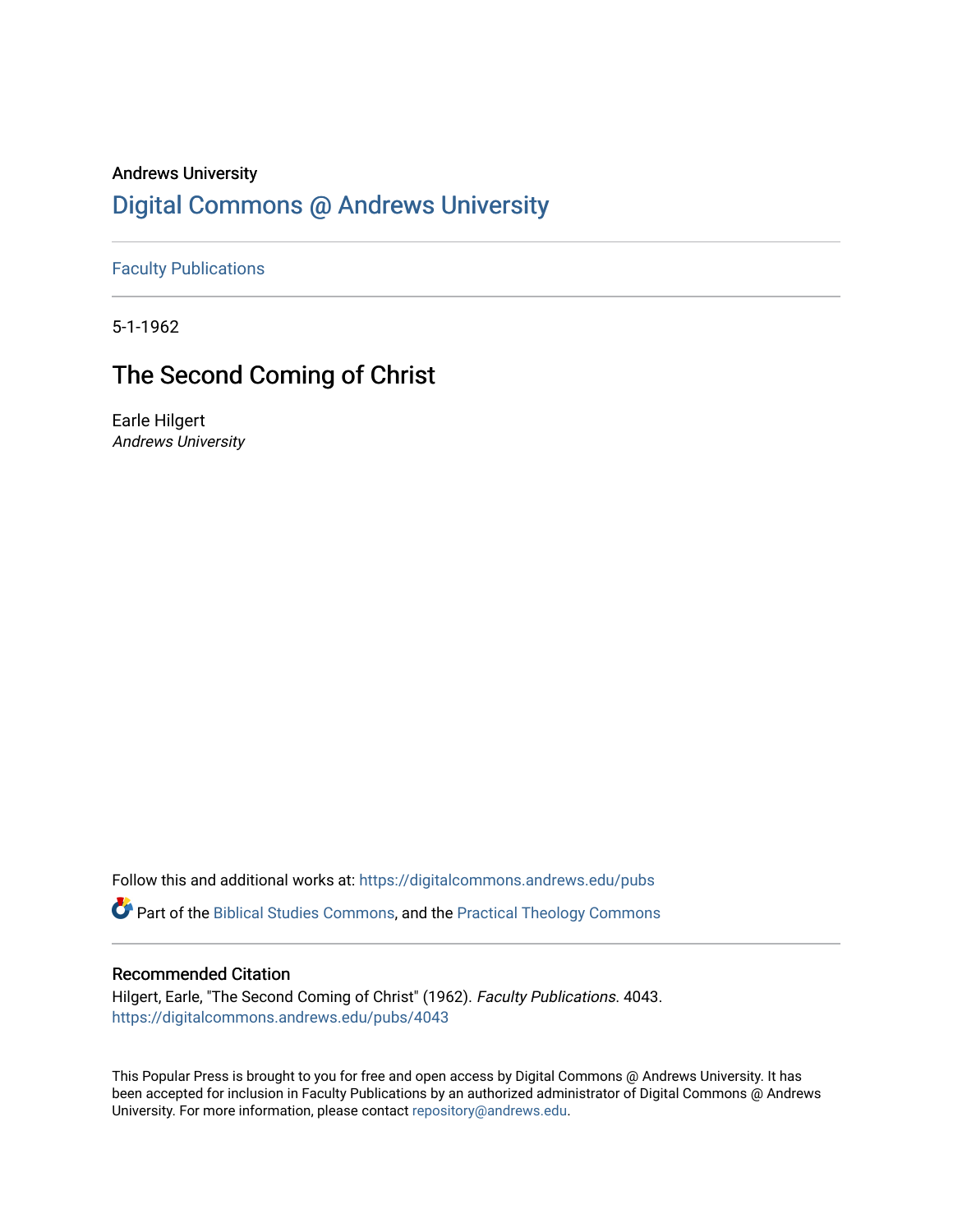### **Charles Harold Dodd**

One important interpretation of Christian eschatology (the doctrine of the "last things") was presented in 1935 by a Cambridge professor, C. H. Dodd, in his book *The Parables of the Kingdom;* this was followed the next year by another work, small in size but large in importance, *The Apostolic Preaching and Its Development.* In these two books Dodd set forth a point of view that has come to be known as "realized eschatology." He stresses the present reality and dynamic of the kingdom. Though often well-nigh invisible, the kingdom of God nevertheless is present and at work in the world. Thus Dodd sees the Messianic kingdom as having come in the person and the event of Jesus Christ. The "end

# **The Second Coming** of Christ

Robert Ayres, Artist

### **By Earle Hilgert, Th.D.**

*Associate Professor of New Testament Literature, Andrews University* 

# "I Beliebe

in God the Father Almighty . . . and in Jesus Christ, his only Son, our Lord. . . . He ascended into heaven; and sitteth on the right hand of God the Father Almighty; from thence he shall come to judge the quick and the dead." In words similar to these of the Apostles' Creed, Christians of all lands have confessed their hope in the second coming of Christ for at least eighteen hundred years.

The fact that today in thousands of churches around the world these words continue to be repeated every time Christians meet in worship is testimony that this hope remains an essential, though sometimes neglected, tenet of Christian faith. This anomaly was dramatically demonstrated in 1954 at the Second Assembly of the World Council

of Churches in Evanston, Illinois, where the theme chosen for the assembly was "Christ—the Hope of the World." The word *hope* here implied the Christian hope of the second advent. But the varied reception given this theme at Evanston (reaction ran all the way from enthusiastic acceptance to disinterest, if not opposition) demonstrated clearly that Christians regard this subject from widely differing points of view.

Let us look briefly at some of the leading approaches to the question of the second coming of Christ as they are set forth currently in the writings of three of the world's leading theologians. These scholars champion sharply differing points of view on the second coming. Together they represent much of Protestant thought today.

of the world" is the end of the old world of sin and darkness, an end which was accomplished in the life, death, and resurrection of Christ and is now extended throughout the world by the church.

Those elements in the New Testament that point to a historically future end of the world, a cataclysmic inbreaking of the kingdom, an apocalyptic second coming, Dodd explains by an interesting analysis of the New Testament documents. He points out that in the sermons preached by the apostles in the early chapters of the Book of Acts, little is said of the second coming. Christ had died, risen, and ascended to the right hand of God, and the Holy Spirit had been poured out. The second coming was merely the completion of

**4 THESE TIMES, SEPTEMBER 1, 1961**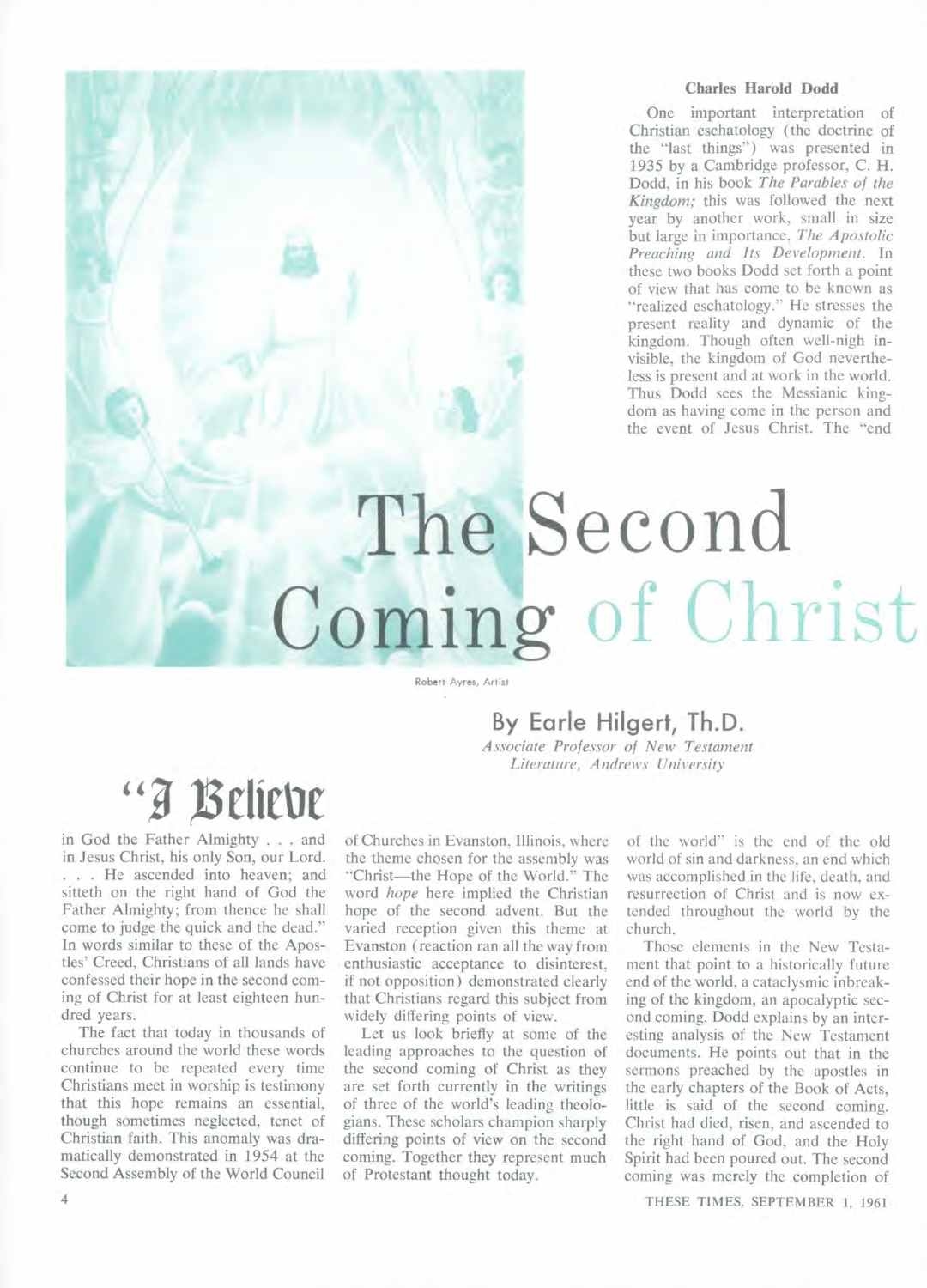## *A* **scholar interprets sharply differing points of view on one of Christianity's most important tenets.**

these events and would occur at any moment.

Since these sermons doubtless represent the preaching of the apostles soon after the crucifixion, whereas the Gospels were written a number of decades later, Dodd believes that the apostolic preaching in Acts represents a more accurate view of the most primitive Christian faith. He explains that anticipation of the end of the world at a future time, as expressed in the Gospels, reflects a change in Christian belief under the influence of Jewish apocalyptic expectations, a change that became dominant in Christianity a generation after the cross.

Thus for Dodd the idea of a second

to New Testament study by his emphasis on the fact that in an important sense, the kingdom of God *has* come in Jesus Christ. The Christian does receive eternal life now (see 1 John 5: 13), and it is the resurrection of Christ that makes this possible.

### **Rudolf Bultmann**

No discussion of current viewpoints on eschatology can omit the name of Rudolph Bultmann, professor emeritus at the University of Marburg, Germany. Bultmann feels that it is simply impossible for the truly modern man—the man who lives in the twentieth-century world of scientific knowledge and achievement—any longer seriously to

Thus, to be of real value for man today, the myth must be "demythologized"; its supernatural element must be discarded, and from it must be distilled that which is relevant to man in his existential situation. In other words, modern man must look beyond the myth to that which the myth, rightly understood, has to say to him about his current predicament and its solution. Bultmann has set these views forth in a number of publications, among which may be mentioned *Kerygma and Myth*  (edited by H. W. Bartsch, London, 1953) and *The Presence of Eternity: History and Eschatology* (New York, 1957).

According to Bultmann's view, then,

# n Modern Theology

coming in the future, as a historical event, does not represent the view of Jesus or of the earliest Christians. He lays emphasis rather on the fulfillment of all that is implied by the "last things" in Christ's life, death, and resurrection. Through the Spirit, Christ comes again; by virtue of His resurrection the believer is resurrected to newness of life. Thus the "last things" are already realized in Christ and His church.

Dodd's "realized eschatology" has found many adherents among Protestant theologians. Perhaps its greatest weakness is that it seems to write off as a secondary development in Christianity the expectation of a future consummation that was such a dominant element both in the Judaism contemporary with Jesus and in the minds of the writers of the New Testament. That Jesus and His immediate disciples were completely devoid of such a perspective, which was so prominent in their environment, is difficult for us to believe. At the same time, Dodd has certainly made a lasting contribution

THESE TIMES, SEPTEMBER 1, 1961

believe in the supernatural. Bultmann sees spatial concepts of heaven as a place "above" the earth, to which Christ could "ascend," and from which He will "descend" in a second coming, as part of the first-century world view. Such a world view, he feels, cannot be taken seriously in any literal sense.

As far as the second coming of Christ, so eagerly expected by the early church, is concerned, Bultmann points out that it simply did not occur; for him this is further evidence that it was part and parcel of a concept of the universe that is no longer tenable. All this Bultmann describes as "myth." For him, however, myth is much more than simply fairy tale. Rather, it is the use of a supernaturalistic and unrealistic view of the universe to express abiding truths regarding man's understanding of himself. For the very reason that myth expresses these understandings, it is of extreme importance for Bultmann; but this importance lies not in the myth for its own sake, but in the understandings it conveys.

there can be no such thing as an expectation of a second coming **of** Christ within the framework of history. A literal understanding of the second advent belongs to the mythological world view of ancient times. But when demythologized, this ancient expectation has an important meaning for modern man. Bultmann is keenly conscious of the predicament in which humanity today finds itself—man is driven inexorably to make choices on which life and death hang; he is held responsible for these choices; and yet regardless **of** his choices, ultimately he cannot escape the grave. But a life lived under the pall of this dilemma is not real life. The key to authentic existence, for Bultmann, is found in what the myth of the resurrection and second coming of Christ has to say to us. Here we are told that men can transcend the fear of death, that it no longer need be the conditioning factor of his existence, but that in "newness of life" he may enjoy authentic existence. In encountering the grace of God in Jesus Christ man comes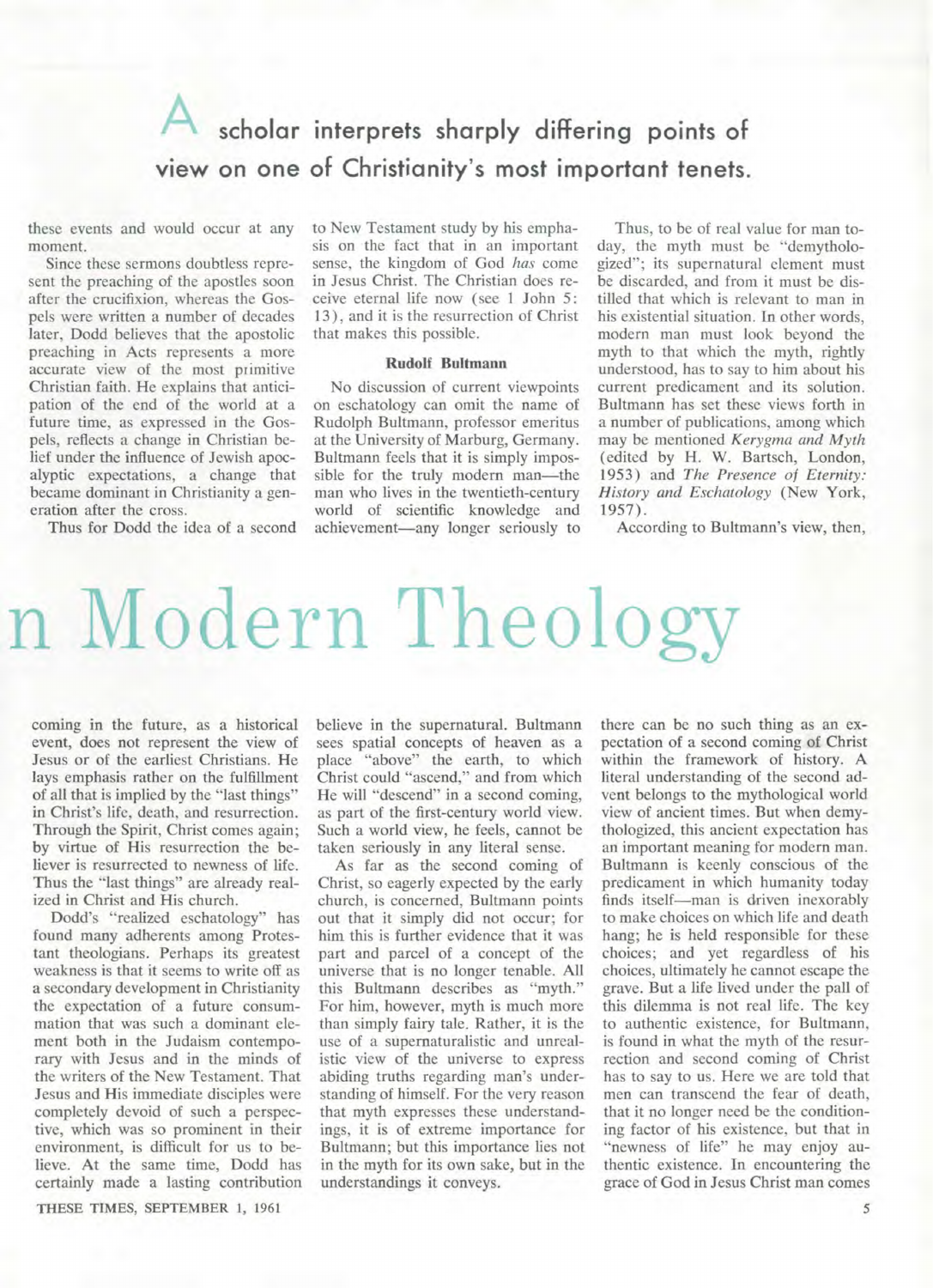into a new self-understanding which is "eternal life."

Regardless of what one may think of Bultmann's views on myth in the New Testament, he has done theology a distinct service by underlining the present significance of Biblical teaching regarding the last things. Eschatology is not simply a matter of "the sweet by-and-by," but, to be truly significant for us, it must bear directly upon the day-to-day predicament in which we find ourselves.

### **Oscar Cullmann**

Probably no Protestant scholar has been more sharply critical of Rudolf Bultmann—and at the same time more positively stimulating in his own thought on eschatology—than the French theologian Oscar Cullmann. His best expression to date on the subject is his book *Christ and Time* (1951) . Cullmann's special concern is to set forth the Biblical teaching regarding the nature of history, its mid-point at the cross, and its consummation in the second coming of Christ.

Cullmann points out that the Biblical view of time is sharply different from that of the Greek world in which the New Testament arose. For the Greeks, time was cyclical; they thought of history, in some sense, as repeating itself. As they watched the ebb and flow of nature, they concluded that similarly the history of this world was to be conceived as a sequence of cycles. Thus the Greek view of time suggests a circle rather than a line; and a circle has no end.

But the Biblical view of time, as Cullmann expounds it, is that history does move forward: The Bible knows a beginning and an end, and between these two termini is the cross of Christ with **the** resurrection, which constitutes the mid-point on the time-line and gives to the whole sequence its essential character as redemptive history. The stage of history before the cross is one of anticipation: "The entire redemptive history of the Old Testament tends toward the goal of the incarnation."

With the triumph of Christ in the resurrection, the decisive battle in the struggle is won. That which characterizes the stage in which we live, between the resurrection and the second coming, is the tension between the fact that the crucial battle has already been won and the even more obvious fact that the struggle with evil still contin-

6

ues. This, Cullmann points out, is only natural. Jesus Himself expected an intermediary period between His death and the second coming (for instance, Mark 13:10).

This is the period of the Christian church with Christ as its King. It may be compared to the period in a war following the winning of the decisive battle, but before the final cessation of

hostilities. The enemy's fate is sealed, but he fights on until he can fight no more. That the early church spoke of the second coming as if it were immediate may be understood from the common psychological reaction of people: Once it is clear what the outcome of a war will be, they expect the armistice earlier than it actually comes.

*(Continued on page 21)* 

# Coronation Stone

**By M. Carol Hetzell** 

> **The coronation chair with the Stone of Scone beneath has a special place in a carefully guarded area behind the high altar of Westminster Abbey in London. But its glory is nothing compared to that of Jesus, King of kings.**



M. Carol **Hetz** 



HOCKED amazement staggered the accustomed pace of English living a few years ago when

word filtered through closely guarded circles that the historic heart of the coronation chair had vanished. The Stone of Scone, upon which monarchs of the British Empire had been crowned since the days of Edward **I,** was gone.

Some seven centuries of solemn dust had sifted down upon the stone since it first settled into its honored place behind the high altar of Westminster Abbey. Seven centuries that saw the rise and fall of empires, the coronation of good monarchs and bad. Seven centuries punctuated by "The king is dead; long live the king," as the golden

**THESE TIMES, SEPTEMBER 1, 1961**